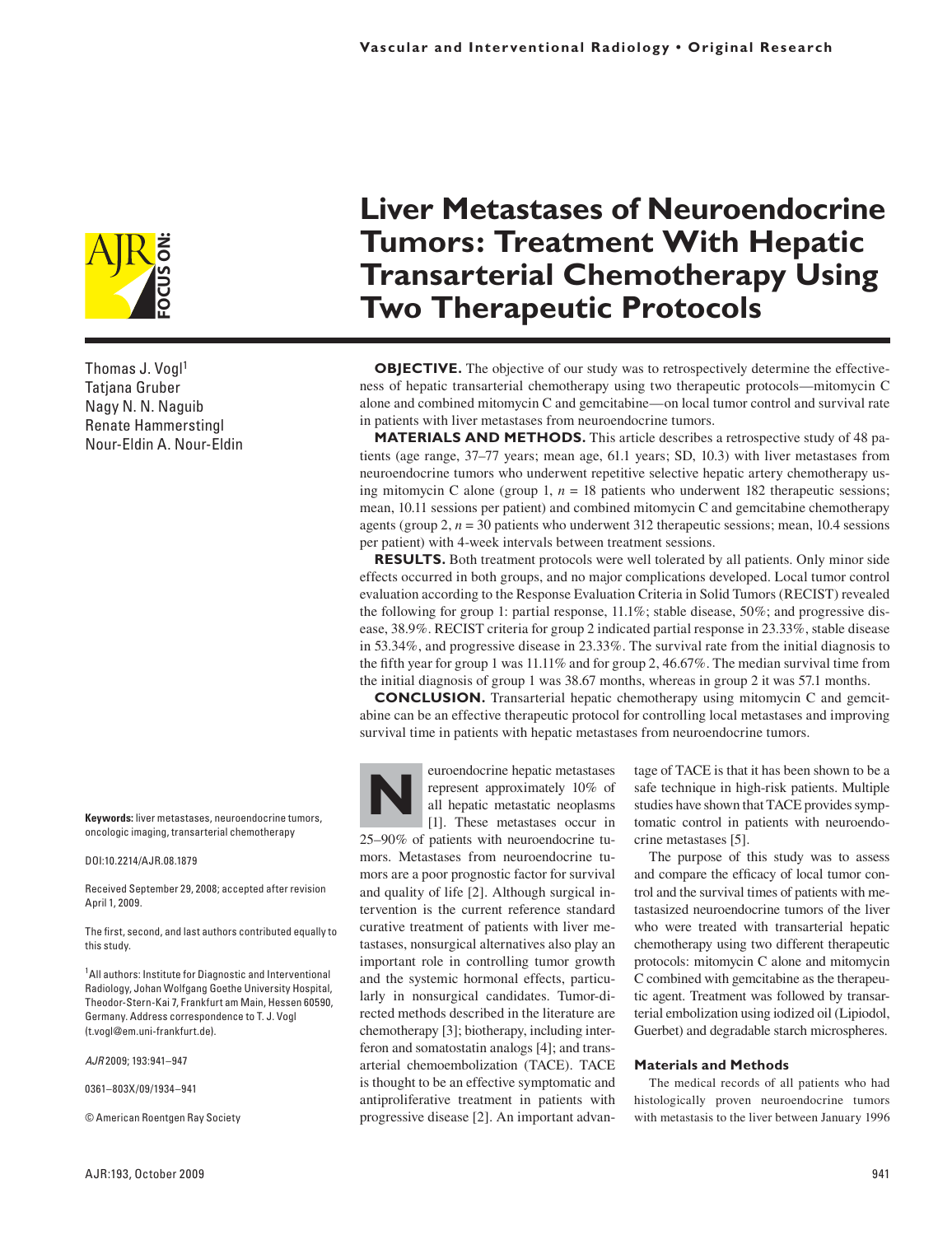and December 2007 were retrospectively evaluated. Approval for this study was obtained from the institutional review board, and informed consent was obtained from all patients. Patient consent included approval of the protocol of treat-

# **TABLE 1: Characteristics of Patients in Both Groups**

| Characteristic                                                       | Group 1        | Group <sub>2</sub> |
|----------------------------------------------------------------------|----------------|--------------------|
| No. of patients                                                      | 18             | 30                 |
| Sex                                                                  |                |                    |
| M                                                                    | 13             | 18                 |
| F                                                                    | 5              | 12                 |
| Age (y)                                                              |                |                    |
| Range                                                                | $42 - 74$      | $37 - 77$          |
| Mean                                                                 | 61.1           | 59.3               |
| SD                                                                   | 10.6           | 9.7                |
| No. of patients with primary<br>diagnosis of                         |                |                    |
| Intestinal neuroendocrine<br>tumorª                                  | 12             | 15 <sup>a</sup>    |
| Pulmonary tumor                                                      | 2              | 2                  |
| Pancreatic tumor                                                     | $\overline{2}$ | 9                  |
| Suprarenal tumor                                                     | $\overline{2}$ | 0                  |
| Intestinal carcinoid <sup>b</sup>                                    | 0              | 4b                 |
| No. of patients with                                                 |                |                    |
| 1 Metastasis                                                         | 5              | 8                  |
| 2 Metastases                                                         | 2              | 0                  |
| 3 Metastases                                                         | $\overline{2}$ | 1                  |
| Multiple metastases ( $\geq 5$ )                                     | 9              | 21                 |
| Mean no. of sessions per<br>patient                                  | 10.11          | 10.4               |
| SD                                                                   | 5.95           | 5.91               |
| Correlation between liver<br>metastases and no, of liver<br>sessions |                |                    |
| 1 Liver metastasis                                                   |                |                    |
| No. of patients                                                      | 5              | 8                  |
| No. of sessions                                                      | $6 - 8$        | $3 - 6$            |
| 2 Liver metastases                                                   |                |                    |
| No. of patients                                                      | 2              | 0                  |
| No. of sessions                                                      | $6 - 8$        | 0                  |
| 3 Liver metastases                                                   |                |                    |
| No. of patients                                                      | 2              | 1                  |
| No. of sessions                                                      | 6–8            | 8                  |
| > 5 Liver metastases                                                 |                |                    |
| No. of patients                                                      | 9              | 21                 |
| No. of sessions                                                      | $6 - 24$       | 6–24               |

ment and the anonymous use of the results in a research study.

The current study included 48 patients (age range, 37–77 years; mean age, 61.1 years; SD, 10.3). The inclusion criteria were patients with a liver metastasis or metastases from neuroendocrine tumors, patients without extrahepatic metastases, and those who did not receive concomitant systemic chemotherapy or hormonal therapy. Before intervention, the therapeutic indications were symptomatic treatment in nine patients (18.75%) and palliative therapy in 39 patients (81.25%). Palliative therapy was defined as therapy for asymptomatic patients intended mainly to prolong survival and to preserve and improve quality of life without curing the disease. Symptomatic treatment was defined as a therapy intended to alleviate or decrease tumor-related symptoms (e.g., pain, bulk-related symptoms). The protocol of management was based on the recommendations and government of the institutional oncology board, which includes medical oncologists.

Patient demographics, lesion pathology, treatment, and outcome data, including all histopathology reports and imaging studies, were collected from the electronic medical record archiving system and were subsequently analyzed. In all patients, the diagnosis was made by staff pathologists from our institute based on histologic and immunohistochemical examinations of pathologic specimens. The primary tumor was the source of the biopsy material. For metastases of unknown origin, liver metastases were the source of biopsy material as part of the investigation workup to define the primary cancer.

Information concerning disease-related symptoms, laboratory values, surgical method performed, and adjuvant treatment techniques were obtained from patient reports. Special emphasis was placed on the stage of disease at the time of first embolization: The number of liver tumors and the location and diameter of the largest liver tumor were obtained by reevaluating the original CT and MRI scans. Contraindications to the therapeutic protocol of the study included poor performance status (Karnovsky status  $\leq 70\%$ ), nutritional impairment, presence of ascites, high serum total bilirubin level  $(> 3 \text{ mg/dL} [51.3 \text{ µmol/L}]),$ poor hepatic synthesis (serum albumin level < 2.0 mg/dL [20 g/L]), and renal failure (serum creatinine level  $> 2$  mg/dL [176.8 umol/L]). Partial or complete thrombosis of the main portal vein was a further exclusion criterion for the procedure in addition to cardiovascular or respiratory failure. To ensure adequate treatment compliance, patients were required to have a sound mental state to provide legitimate consent. Nutritional assessment was carried out using the scored patient-generated subjective global assessment, which is one of the standard methods used in many centers for assessing nutritional status in oncology patients [6, 7].

Patients were classified according to the chemotherapeutic drug protocol used in group 1 or group 2. For group 1, mitomycin C was used between January 1996 and December 2001, and for group 2, both mitomycin C and gemcitabine were used between January 2002 and December 2007. The change in the management protocol was based on the recommendations and government of the institutional oncology board, which includes medical oncologists.

**TABLE 2: Histopathology and Degree of Pathologic Differentiation of Tumors Involved in the Study in Both Groups**

| <b>Primary Tumor</b>           | Group 1                                                   | Group 2                                                   |
|--------------------------------|-----------------------------------------------------------|-----------------------------------------------------------|
| Lung and bronchi               | 1 Small cell neuroendocrine<br>carcinoma                  | 2 Small cell neuroendocrine<br>carcinomas                 |
|                                | 1 Large cell neuroendocrine<br>carcinoma                  |                                                           |
| Duodenum                       | 1 Well-differentiated tumor                               |                                                           |
| Jejunum                        | 2 Undifferentiated tumors                                 | 4 Undifferentiated tumors<br>1 Well-differentiated tumor  |
| <b>Ileum</b>                   | 2 Well-differentiated tumors<br>3 Undifferentiated tumors | 6 Undifferentiated tumors<br>4 Well-differentiated tumors |
| Appendix                       |                                                           | 1 Undifferentiated tumor                                  |
| Cecum                          | 2 Undifferentiated tumors                                 | 1 Well-differentiated tumor                               |
| Colon                          | 2 Undifferentiated tumors                                 | 2 Undifferentiated tumors                                 |
| Pancreatic (islet cell tumors) | 2 Undifferentiated tumors                                 | 7 Undifferentiated tumors<br>2 Well-differentiated tumors |
| Suprarenal                     | 2 Pheochromocytomas                                       |                                                           |

aSmall bowel.

bLarge intestine.

Note—Dash (—) indicates 0 tumors.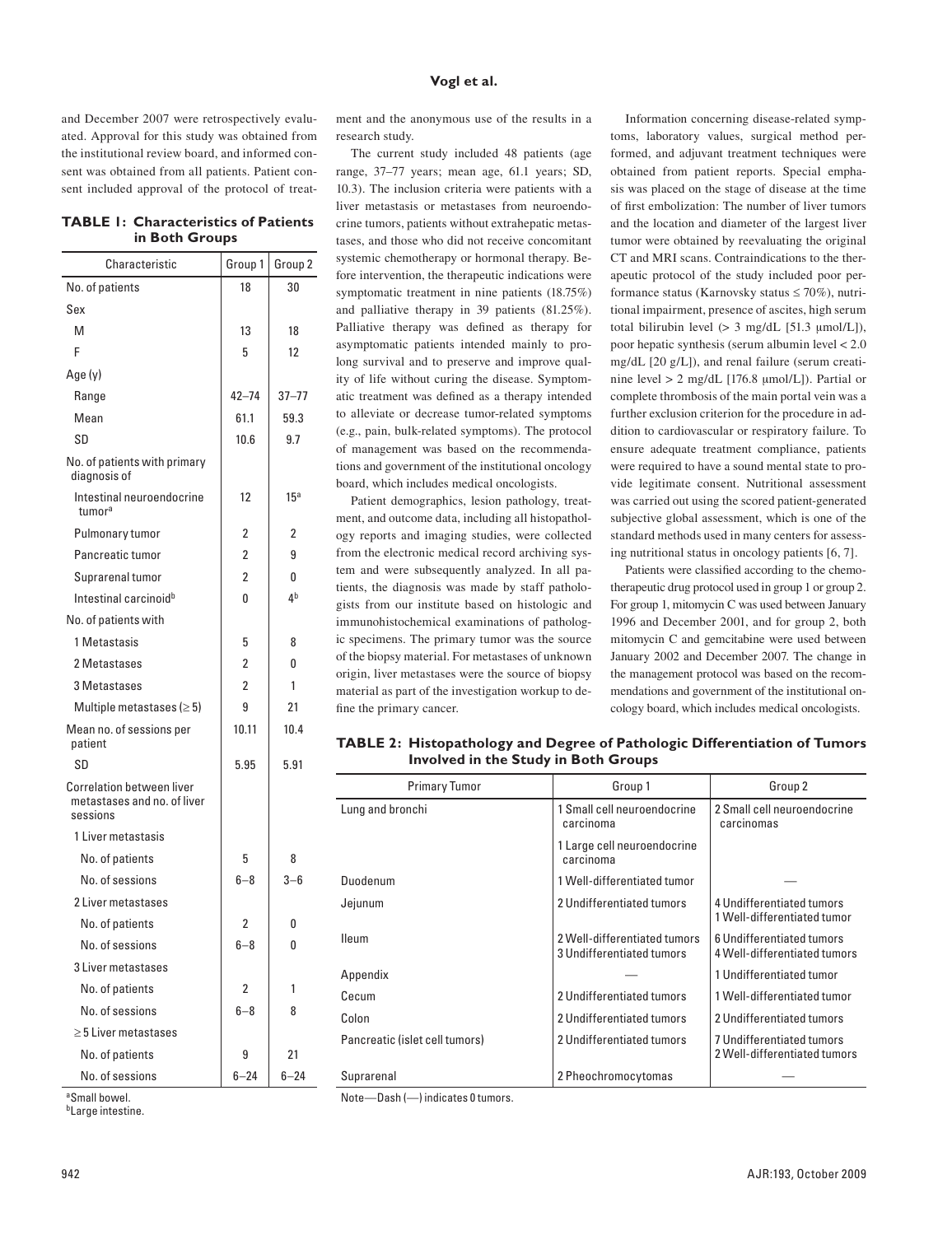## **Two Transarterial Chemotherapy Protocols for Liver Metastases**

Patients included in the study had been referred from oncologists, and the TACE procedure was performed in our center on an outpatient basis. However, the usual practice is to use blocking agents in endocrine-active tumors and hospitalize patients to guard against postembolization hormonal crisis. Observation is performed for 10– 12 hours after the procedure including ensuring adequate hydration and symptomatic treatment of pain and vomiting. After the observation time, patients who had remained symptom-free were discharged to the care of the referring oncologist. If complications developed, patients were to be readmitted immediately. The procedure was technically successful and was tolerated by all patients.

# *Data of Group 1 Patients*

Group 1 included 18 patients, 13 men and five women, ranging in age from 42 to 74 years with a mean age of 61.1 years (SD, 10.6). The primary neuroendocrine tumors were as follows: 12 intestinal tumors, two pulmonary tumors, two pancreatic endocrine tumors, and two adrenal tumors. Five patients had one metastasis, two patients had two metastases, two patients had three metastases, and nine patients had multiple metastases ( $\geq$  5 metastases). The patients underwent 182 therapeutic sessions (range, 6–24 sessions; mean, 10.11 sessions; SD, 5.95) using mitomycin C, a chemotherapy drug. The indications for therapy were symptomatic treatment in three patients (16.67%) and palliative treatment in 15 patients (83.33%). Symptoms were either local caused by tumor bulk (right hypochondrial pain or abdominal mass) in or in the form of gastrointestinal tract manifestations including persistent nausea, vomiting, loss of weight, and diarrhea (Tables 1–3).

## *Data of Group 2 Patients*

Group 2 included 30 patients, 18 men and 12 women, ranging in age from 37 to 77 years with a mean age of 59.3 years (SD, 9.7). The primary neuroendocrine tumors were as follows: 15 smallbowel tumors, two pulmonary tumors, nine pancreatic tumors, and four colonic tumors. Eight patients had one metastasis, one patient had three metastases, and 21 patients had multiple metastases ( $\geq$  5 metastases). The patients underwent 312 therapeutic sessions (range, 3–24 sessions; mean, 10.4 sessions; SD, 5.91) using mitomycin C and gemcitabine chemotherapy drugs. The indications for therapy were symptomatic treatment in six patients (20%) and palliative treatment in 24 patients (80%) (Tables 1 and 2).

Resection of the primary tumor was performed in 13 of 18 patients (72.2%) in group 1 and 19 of 30 patients (63.3%) in group 2. All patients in both groups received systemic chemotherapy before chemoembolization. Once the treatment of

chemoembolization had been established, no one received adjuvant systemic chemotherapy.

# *Therapeutic Protocol for Patients*

The therapeutic procedures were performed by the same interventionist who had more than 18 years' experience in the field of interventional radiology at the time of the study. After the introduction of a selective catheter through the femoral artery using the Seldinger technique, the localization of the hepatic arteries was confirmed via celiac and mesenteric arteriography using selective catheterization to define the vascular anatomy [8]. Indirect portography was next performed to outline the portal circulation in the venous phase. Subsequently a catheter was placed in the celiac trunk and advanced beyond the gastroduodenal artery. Depending on the size of the tumor, location of the tumor, and arterial supply to the tumor, the tip of the catheter was advanced further into the segmental arteries. The chemotherapeutic agent consisted of mitomycin C alone (8 mg/m2; mitomycin C, Medac GmbH) for group 1 patients and the combination of mitomycin C  $(8 \text{ mg/m}^2)$  with gemcitabine  $(1,200 \text{ mg/m}^2)$ ; Gemzar, Lilly Pharma) for group 2 given sequentially and followed by injection of the embolizing materials slowly under fluoroscopic control until stasis of blood flow was observed.

# **TABLE 3: Response Evaluation Criteria in Solid Tumors (RECIST) Criteria, Survival Rate, and Outcome of Gastrointestinal Tract Versus Pancreatic Tumors in Both Groups**

| Item                                                        | Group $1(n = 18)$ | Group 2 ( $n = 30$ ) |
|-------------------------------------------------------------|-------------------|----------------------|
| RECIST criteria, no. (%) of patients                        |                   |                      |
| Partial response                                            | 2(11.1)           | 7(23.3)              |
| Stable disease                                              | 9(50)             | 16(53.3)             |
| Progressive disease                                         | 7(38.9)           | 7(23.3)              |
| Gastrointestinal tumors, no. (%) of patients                |                   |                      |
| No. of cases                                                | 12                | 19                   |
| Partial response                                            | 2(16.7)           | 5(26.3)              |
| Stable disease                                              | 9(75)             | 10 (52.6)            |
| Progressive disease                                         | 1(6.3)            | 4(21.1)              |
| Pancreatic tumors, no. (%) of patients                      |                   |                      |
| No. of cases                                                | $\overline{2}$    | $\overline{7}$       |
| Partial response                                            |                   |                      |
| Stable disease                                              |                   | 2(28.6)              |
| Progressive disease                                         | 2(100)            | 5(71.4)              |
| Survival rate from the date of first diagnosis per year (%) |                   |                      |
| First year                                                  | 94.4              | 100                  |
| Second year                                                 | 77.8              | 90                   |
| Third year                                                  | 72                | 80                   |
| Fourth year                                                 | 22.2              | 63.3                 |
| Fifth year                                                  | 11.1              | 46.7                 |
| Survival time (mo)                                          |                   |                      |
| From first diagnosis                                        |                   |                      |
| Range                                                       | $10 - 68$         | $14 - 98$            |
| Median                                                      | 38.7              | 57.1                 |
| From first therapy                                          |                   |                      |
| Range                                                       | $5 - 56$          | $10 - 72$            |
| Median                                                      | 32.9              | 42.8                 |
| Side effects, no. (%) of patients                           |                   |                      |
| Nausea and vomiting                                         | 5(27.8)           | 5(16.7)              |
| Dull aching pain persisting for 24 h                        | 2(11.1)           | 3(10)                |

Note—Dash (—) indicates 0 cases.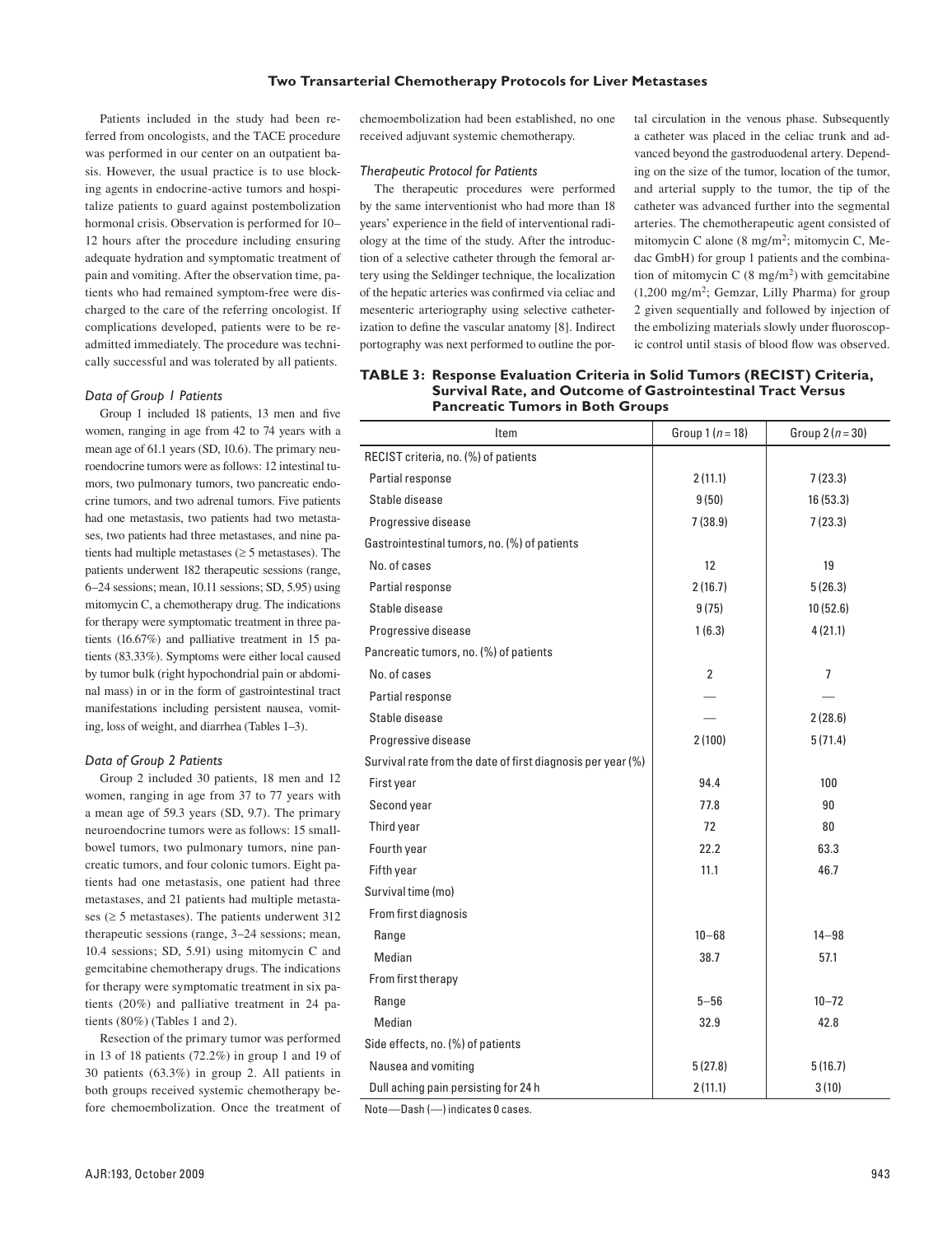The embolization was performed with a maximum of 15 mL/m2 of iodized oil (Lipiodol), followed by an injection of 200–450 mg of degradable starch microspheres (EmboCept, PharmaCept) for vessel occlusion. The embolization material was injected slowly with fluoroscopic control until stasis of blood flow was observed. After embolization, devascularization was confirmed with additional angiography of the hepatic arteries. This study was designed to include the performance of at least three sessions of repeated transarterial chemotherapy and embolization, with a treatment interval of 4 weeks. For patients with bilobar disease, the treatment was performed to control disease in the lobe with higher tumor burden as seen on MRI performed immediately before the procedure; the second lobe was treated in another session. The treatment was directed selectively toward the largest lesions (1–3 lesions per session).

The patients were carefully observed after hepatic artery chemotherapy and embolization, and symptoms of postembolization syndrome were treated. The end point of chemotherapy and embolization treatment was defined as stable disease for two successive sessions or disease progression.

#### *Follow-Up and Imaging Analysis*

The morphologic tumor response (number, localization, and bulk) was evaluated on MRI in consensus by two senior radiologists with 15 and 8 years' experience. For initial treatment planning, unenhanced and contrast-enhanced MRI was performed. Unenhanced CT was performed 24 hours after embolization to verify that iodized oil had been retained in the tumor and the liver parenchyma, which also reflects the activity of the tumor cells. In addition, CT allows optimal comparison between results on follow-up images in the subsequent sessions and can efficiently exclude major postprocedure complications such as pancreatitis, hepatic infarction, mesenteric ischemia, and ascites or ectopic embolization. CT was performed with the helical technique (section thickness, 8 mm) using CT scanners (Somatom Plus or Somatom Plus 4, Siemens Healthcare). All responses were based on MRI findings. The dimensions of the lesions on follow-up and comparison of those dimensions with the control study dimensions were assessed using MRI owing to its high sensitivity and the high resolution of the images provided.

The volume of the target metastases was measured using transverse imaging to evaluate the longest cross-sectional diameter as the length and the perpendicular diameter as the width. Tumor volume was calculated on the basis of the evaluated diameters on transverse images with the following ellipsoidal volume equation:

 $4/3\pi \times l \times w \times h$ ,

# **Vogl et al.**

where *l* refers to the length of the tumor; *w*, the width; and *h*, the height. The change in size was calculated by radiologic evaluation using MRI. The response was evaluated according to the Response Evaluation Criteria in Solid Tumors (RECIST). Complete response was defined as the complete disappearance of all recognizable tumor in the liver confirmed at 4 weeks after the procedure. Partial response was defined as a reduction of at least 30% in the sum of the longest diameter of the target lesions, taking as reference the baseline study, and was confirmed at 4 weeks. Stable disease was defined when neither partial response nor progressive disease criteria were met, taking as reference the smallest sum of the longest diameter recorded since treatment started. Progressive disease was defined as the appearance of new lesions or as an increase of at least 20% in the sum of the longest diameter of the target lesions, taking as reference the smallest-sum longest diameter recorded since treatment started [9].

Survival times were calculated beginning with the dates of the first TACE treatment and the date of diagnosis of liver metastases using the Kaplan-Meier method [10]. The log-rank test (Cox-Mantel's  $\chi^2$  value) was used to determine the significance of the difference between patient survival rates in the two chemotherapy protocol

groups. A  $p$  value of  $< 0.05$  was considered to be statistically significant.

#### **Results**

*Technical Details of the Protocol of Treatment, Tolerance, and Side Effects*

A dose of 8 mg/m2 of mitomycin C was given to both groups, whereas a dose of 1,200 mg/  $m<sup>2</sup>$  of gemcitabine was given only to group 2. Chemotherapy was given sequentially and was followed by slow injection of embolizing materials under fluoroscopic control until stasis of the blood flow was observed. Embolization was performed with a maximum of 15 mL/m2 of Lipiodol and was followed by injection of 200– 450 mg of EmboCept for vessel occlusion.

Both treatment protocols were well tolerated by all patients, with only minor side effects in both groups and no major complications occurring. Symptomatic improvement was recognized starting from the second therapeutic session in both groups, particularly with regard to right hypochondrial pain, nausea, vomiting, and diarrhea, as well as effort tolerance and quality of life.

The side effects observed in group 1 included nausea and vomiting in five of 18 patients

# **TABLE 4: MRI Volumetric Changes of Tumors After Transarterial Chemotherapy in Both Groups**

| <b>MRI Finding</b>                   | Group 1      | Group 2      |
|--------------------------------------|--------------|--------------|
| Tumor volume (mL)                    |              |              |
| Before transarterial chemotherapy    |              |              |
| Mean                                 | 9.2          | 12.4         |
| Range                                | $4.0 - 68.6$ | $6.2 - 72.6$ |
| Longest axial diameter of tumor (mm) |              |              |
| Mean                                 | 27.1         | 3.8          |
| Range                                | $5 - 46$     | $4 - 72$     |
| SD                                   | 10.2         | 10.6         |
| Tumor volume (mL)                    |              |              |
| 3 mo after therapy                   |              |              |
| Mean                                 | 8.9          | 9.14         |
| Range                                | $3.2 - 62.6$ | $4.8 - 68.6$ |
| 6 mo after therapy                   |              |              |
| Mean                                 | 8.72         | 8.2          |
| Range                                | $2.2 - 66.6$ | $4.2 - 62.6$ |
| 9 mo after therapy                   |              |              |
| Mean                                 | 9.3          | 7.1          |
| Range                                | $2.1 - 64.8$ | $4.1 - 61.9$ |
| 12 mo after therapy                  |              |              |
| Mean                                 | 10.6         | 7.2          |
| Range                                | $3.4 - 72.6$ | $3.4 - 64.6$ |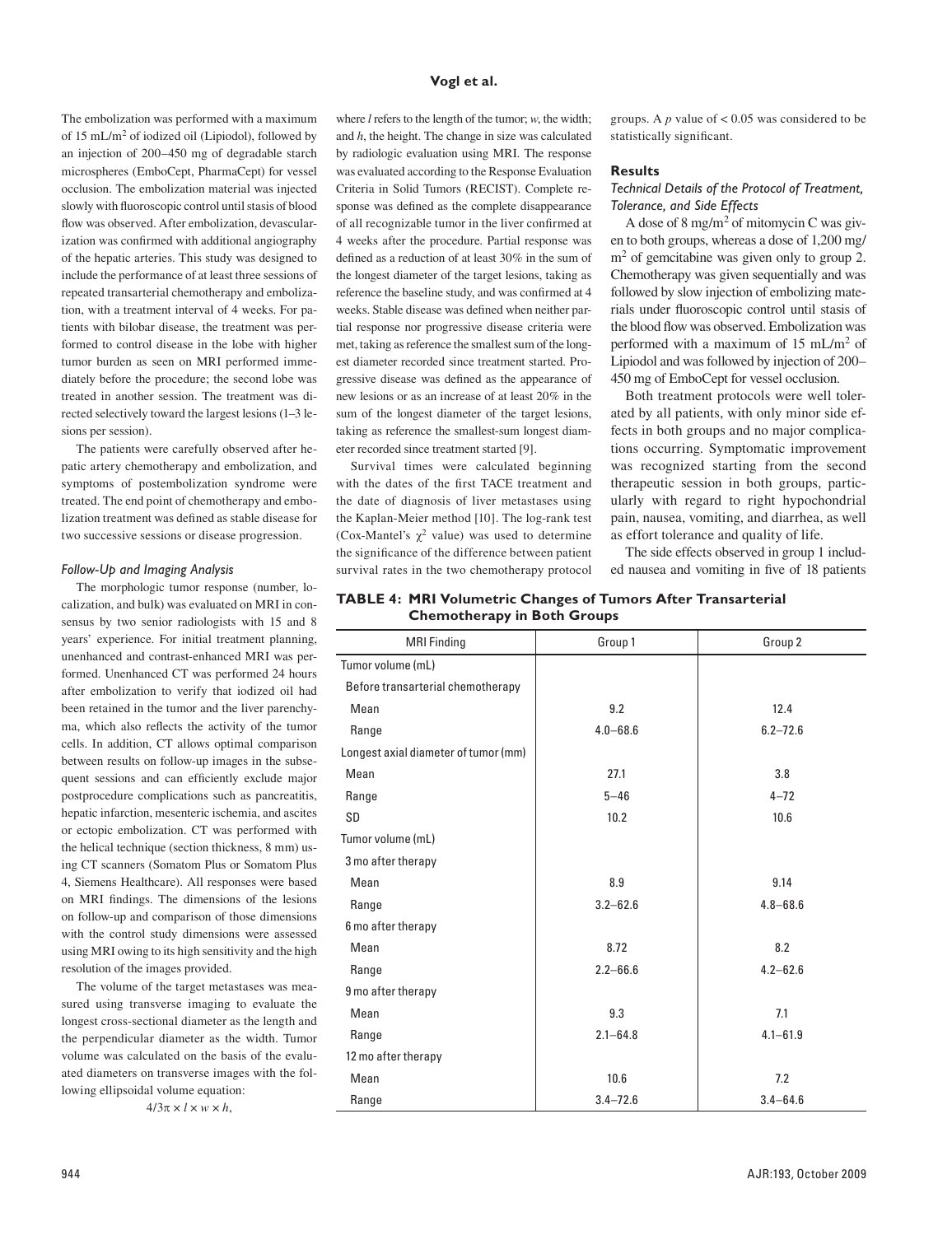## **Two Transarterial Chemotherapy Protocols for Liver Metastases**

(27.8%) and a dull aching upper abdominal pain persisting for 24 hours in two of 18 patients (11.1%). In group 2, five of 30 (16.7%) patients experienced nausea and vomiting, and dull aching upper abdominal pain persisting for 24 hours occurred in three patients (10%). No patients had biliary obstruction.

## *MRI Findings*

Local tumor morphologic evaluations according to RECIST criteria were as follows for group 1 ( $n = 18$ ): partial response in two patients (11.1%), stable disease in nine patients (50%), and progressive disease in seven patients (38.9%). For group 2 ( $n = 30$ ), partial response was seen in seven patients (23.3%), stable disease in 16 patients (53.3%), and progressive disease in seven patients (23.3%). Tumor response according to RECIST criteria was compared between gastrointestinal tract tumors versus pancreatic tumors (Tables 3 and 4).

MRI volumetric response of tumor load to the treatment protocol of both groups revealed progressive reduction of the mean tumor volumes over a 3-month follow-up interval in comparison to the pretherapeutic mean tumor volume in group 1 patients. Comparatively the initial reduction in the mean tumor volume in the first 6 months was followed by progressive increase afterward in group 2. Volumetric results are summarized in Table 4. However, the mean volumetric changes between pre- and posttreatment tumor volumes were not statistically significant for group 1 or group 2, with a *p* value of 0.09 and 0.06, respectively (Table 3 and Fig. 1).

# *Correlation Between Tumor Response and Iodized Oil Uptake on Unenhanced CT*

In both groups, metastases with heterogeneous Lipiodol uptake tended to progress more frequently (60%;  $p = 0.04$ ) than those with homogeneous uptake  $(24\%; p = 0.1)$  in which metastases revealed stable disease and partial response.

## *Survival Analysis and Extrahepatic Progression*

The survival rates, which were calculated from the time of first diagnosis, from the first year until the fifth year in group 1 were as the follows: 94.4% in the first year, 77.78% in the second year, 72% in the third year, 22.2% in the fourth year, and 11.1% in the fifth year. The survival rates in group 2 were 100% in the first year, 90% in the second year, 80% in the third year, 63.3% in the fourth year, and 46.7% in the fifth year (Table 3, Figs. 2 and 3).

The median survival time of group 1 starting from the first diagnosis was 38.7 months, (range, 10–68 months), whereas the median survival time of the same group starting from the first transarterial chemotherapy session was 32.9 months (range, 5–56 months). In group 2 the median survival time starting from the first diagnosis was 57.1 months (range, 14–98 months), and the median survival time starting from the first TACE session was 42.8 months (range, 10–72 months). The time lapse between the diagnosis and first treatment of group 1 was 5–9 months and for group 2, 4–12 months. A significant difference in the survival rates, which were calculated from the date of first diagnosis and first TACE session of both patient groups, was detected for both groups on analysis by log-rank test (Cox-Mantel's  $\gamma^2$  method), with a *p* value of 0.001 and 0.005, respectively.

Resection of the primary tumor was performed in 13 of 18 patients (72.2%) in group 1 and 19 of 30 patients (63.3%) in group 2.

The mean time of extrahepatic progression in group 1 was 10.2 months (SD, 2.3), whereas in group 2 the mean progression time was 16.4 months (SD, 4.2).

# **Discussion**

The presence and extension of hepatic metastases are considered to be among the most important prognostic factors for patients with neuroendocrine tumors. These factors significantly impair a patient's quality of life as a result of the symptoms caused by endocrine tumor products. Effective treatment of liver metastases is crucial to maintain optimal palliative treatment of patients with advanced neuroendocrine tumors because only 5% of patients with carcinoid syndrome undergo complete radical liver surgery [11]. Multimodality treatment protocols, including surgery of the primary tumor and metastases, TACE, and adjuvant pharmacologic treatment (bioimmunotherapy and chemotherapy), have been established for the treatment of metastatic gastrointestinal neuroendocrine tumors [12–14]. Symptomatic patients may benefit from TACE in terms of improved quality of life or reduced dose of somatostatin analog. Radiofrequency ablation has also been applied for the treatment of hepatic metastases resulting from neuroendocrine tumors in many series in the literature [15–18].

According to the RECIST criteria of tumor morphologic changes used in both patient groups, there was an improved response in group 2 patients versus group 1 patients regarding tumor regression, tumor course stability, and tumor progression. We attribute these differences in response to the synergistic and cumulative effects of both mitomycin C and gemcitabine on tumor activity. This potentiating effect of the combination of mitomycin C and gemcitabine was also reflected in the median survival time of group 2 patients. The response of gastrointestinal tract tumors was more favorable than that of pancreatic tumors in both groups.

Seldinger [6] reported a median survival time of 24 months in 23 patients after the initial TACE using Adriamycin and Lipiodol. In a study of eight patients with carcinoid tumors, Hajarizadeh et al. [19] reported a mean survival time of 40 months from the initial diagnosis with chemoembolization using a mixture of doxorubicin, cisplatin, mitomycin C, and Lipiodol. In their study of 18 patients with liver metastases from neuroendocrine tumors, Touzios et al. [5] followed up on the results of TACE therapy using a protocol of combined cisplatin, doxorubicin, and mitomycin C. The median and 5-year survival rates were 50 months and 50%, respectively. Ruutiainen et al. [20] used a protocol of cisplatin, doxorubicin, mitomycin C, iodized oil, and polyvinyl alcohol. The survival rates at 1, 3, and 5 years after therapy were 86%, 67%, and 50%, respectively. They also reported that severe toxicity after chemoembolization was seen in 25% of cases, possibly because of the combination of multiple chemotherapeutic agents used simultaneously. Loewe et al. [21] described the effect of permanent transarterial embolization of neuroendocrine metastases of the liver using cyanoacrylate and Lipiodol on the short- and long-term results. The median survival time reported in that study was 69 months, and the estimated cumulative survival rates reached 95.7% and 65.4% at 1 and 5 years after diagnosis, respectively. Permanent arterial embolization, however, carries a technical disadvantage in that another intervention might not be technically feasible after the permanent embolization of all hepatic arteries. They also reported major complications after this protocol including two deaths (8.7%) that occurred within 1 month of treatment and a vascular complication that occurred at the time of embolization [21].

In comparison with the data for TACE reported in the literature, the effect on survival rates achieved by the treatment protocols used in this study, particularly that used for group 2 patients, appears to be favorable,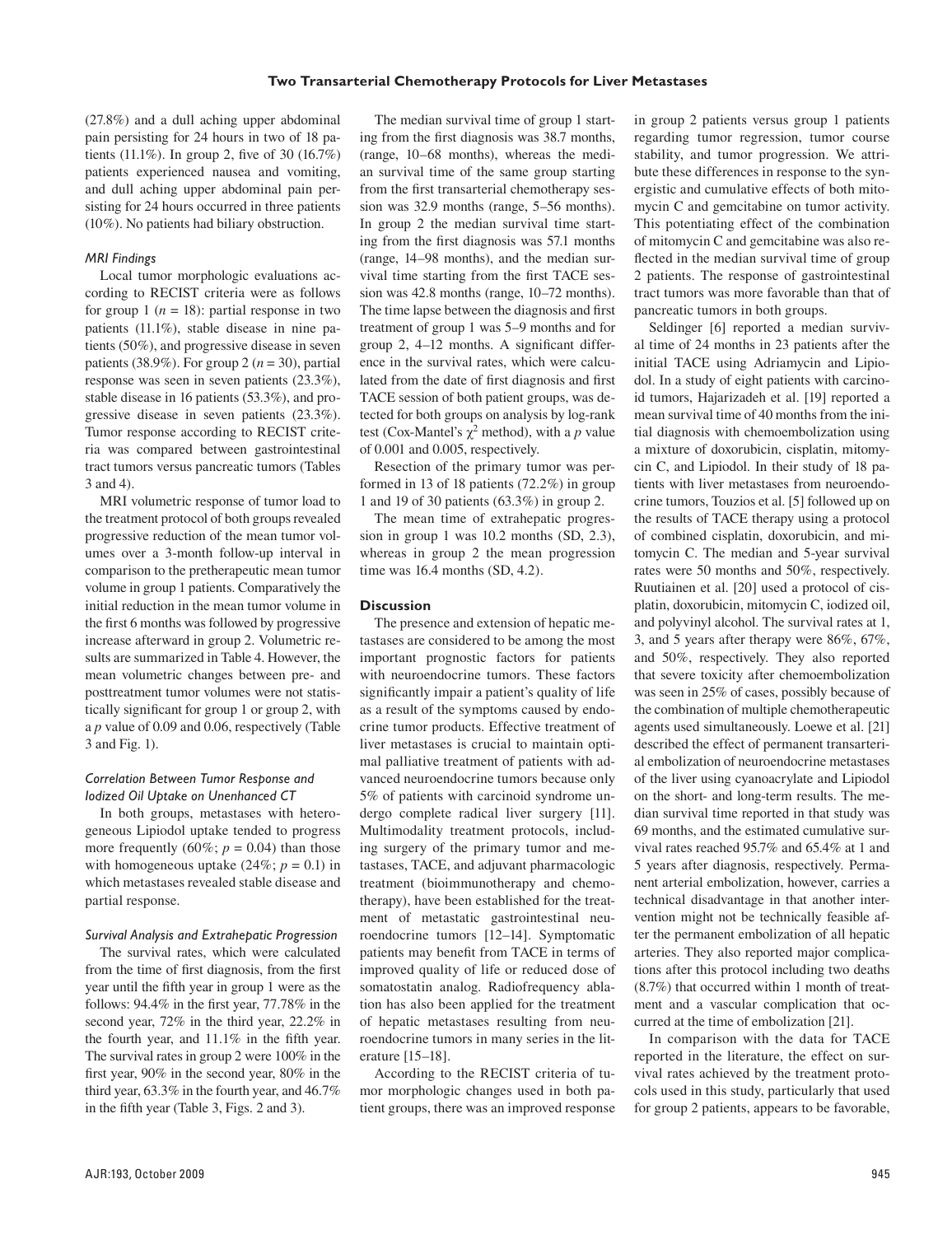# **Vogl et al.**



**Fig. 1—**46-year-old woman (patient from group 2) with neuroendocrine carcinoma.

**A,** Axial MRI scan shows metastatic liver lesion (*arrow*) from undifferentiated colonic neuroendocrine carcinoma.

**B,** Axial MRI scan obtained after first embolization session shows liver uptake of iodized oil (Lipiodol, Guerbet) (*arrow*). Also note tip of microcatheter in artery is supplying tumor (*arrowhead*).

**C,** Axial MRI scan obtained after third embolization shows more than 50% reduction in size of tumor (*arrow*), which is representative of partial response. **D,** Image obtained after third embolization session shows reduction in tumor uptake of Lipiodol (*arrow*). Tip of microcatheter can be seen in vessel supplying tumor (*arrowhead*).

although the number of therapeutic sessions needed was relatively higher. This study used only one or two chemotherapeutic agents to strike a balance between the increased synergistic therapeutic effects of the chemotherapeutic agents and minimization of the toxic side effects from the use of multiple therapeutic agents.

In this study, patients with tumors that had heterogeneous Lipiodol uptake on CT had a higher tendency to show progressive disease during the follow-up period than those with tumors that had homogeneous uptake in both groups. These results are in accordance with other results shown by the effect of TACE on other tumors including hepatocellular carcinoma [22].

A recent study by de Baere et al. [23] emphasized the effect of drug-eluting beads loaded with doxorubicin on progressive liver metastases from well-differentiated gastroenteropancreatic endocrine tumors in 20 patients. Partial response, stable disease, and progressive disease achieved on 3-month follow-up were 80%, 15%, and 5%, respectively. The median time to progression was 15 months. However, complications reported include postembolization syndrome in 67%

of the patients and TACE-induced peripheral liver necrosis in 25% [23].

A limitation of our study is the retrospective study design; however, because of the slow growth and the relatively low incidence rate of neuroendocrine carcinomas, inclusion of a large study population from a single institution of prospective fashion would be difficult. Another limitation is the unequal number of patients in groups 1 and 2.

In conclusion, the dual regimen of gemcitabine and mitomycin C is superior to mitomycin C alone and provides an effective treatment of the hepatic metastases resulting